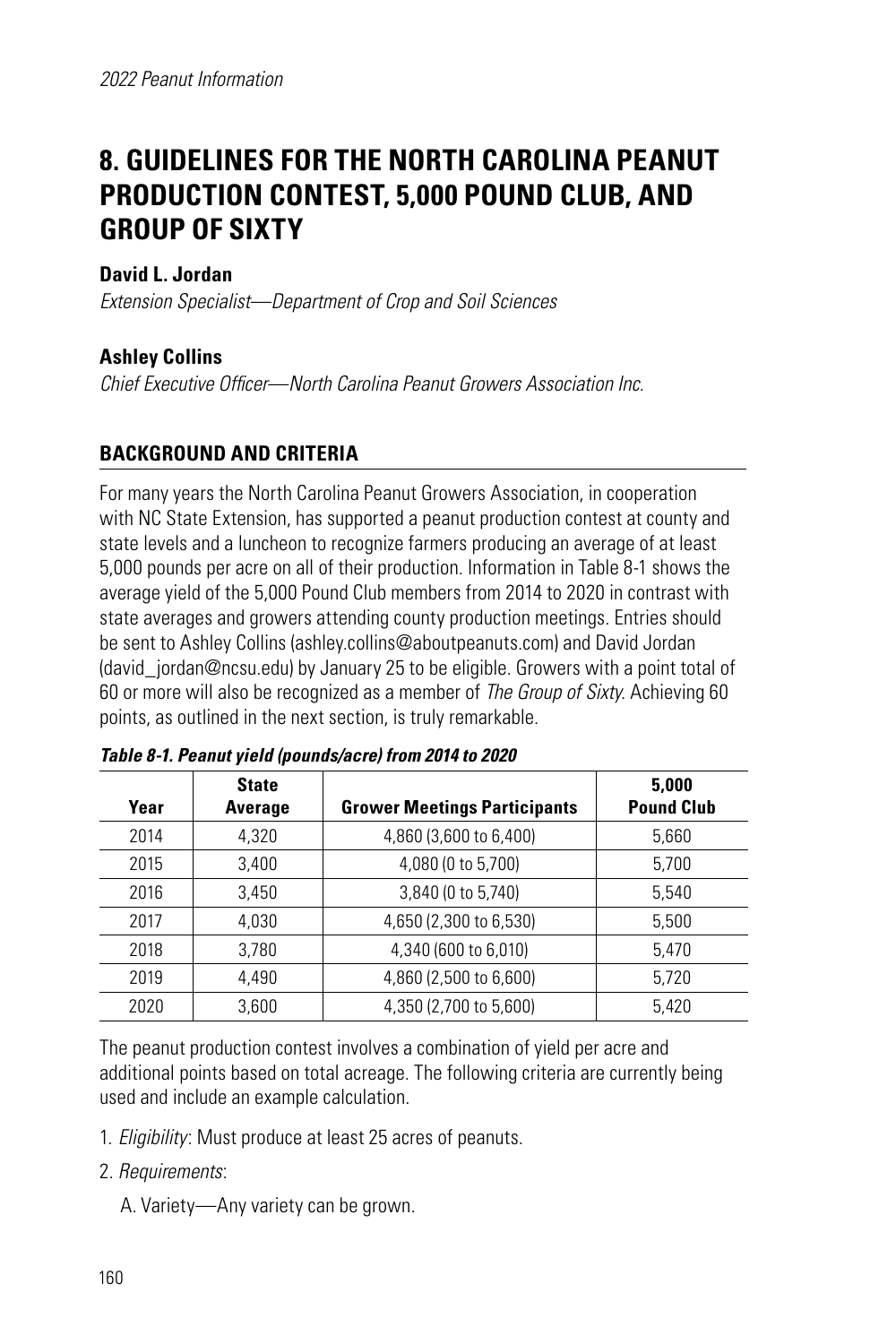- B. Acreage—The entire peanut acreage under production by an individual will be used to determine official yields. The applicant enters the county in which he or she is a resident, regardless of the percentage of peanuts he or she produces in that county. For example, if the farmer resides in Pitt County but farms in Pitt, Edgecombe, and Martin counties, the farmer must enter the contest in Pitt County even if the number of acres in Pitt County is fewer than acreage in Edgecombe or Martin. While peanuts are often grown on shares and through arrangements with other farmers, nonfarmers, and "silent partners," the goal of this contest is to recognize growers actively engaged in the day-to-day decision-making process and implementation of those decisions on the farm. Though we fully realize the importance of financial partners that enable farming operations to function, the goal of this contest is to recognize the actual grower.
- C. Entry requirement—Official yields will be determined by the county Cooperative Extension agent. The contest will require trust that the applicant is accurately providing yield and acreage information.
- 3. *Point System*: An example of point calculations is provided below. The official entry will be from the contestant's county of residence (Figure 8-1).

**Step 1.** Yield—Average yield per acre (net weight) divided by 100. **Step 2.** Acreage—Points will be accumulated for acreage as follows:

| A. $0-100$ acres 0 points |                                                             |
|---------------------------|-------------------------------------------------------------|
|                           | B. $101 - 200$ acres 1 additional point or fraction thereof |
|                           | C. $201 - 300$ acres 1 additional point or fraction thereof |
|                           | D. $301 - 400$ acres 1 additional point or fraction thereof |
|                           | E. $401 - 500$ acres 1 additional point or fraction thereof |
|                           | F. $501 - 600$ acres 1 additional point or fraction thereof |
|                           | G. 601 or higher No additional points                       |

#### *Sample calculation:*

Farmer produces 2,397,407 pounds on 420.2 acres Average yield =  $2,397,407$  divided by  $420.2 = 5,705.4$  pounds per acre

**Step 1.** 5,705.4/100 = 57.054 **Step 2.** Acreage

> $0 - 100$  acres = 0 point  $101 - 200$  acres = 1 point  $201 - 300$  acres = 1 point  $301 - 400$  acres = 1 point 401 – 500 acres= 0.202 point **Total Points = 60.256**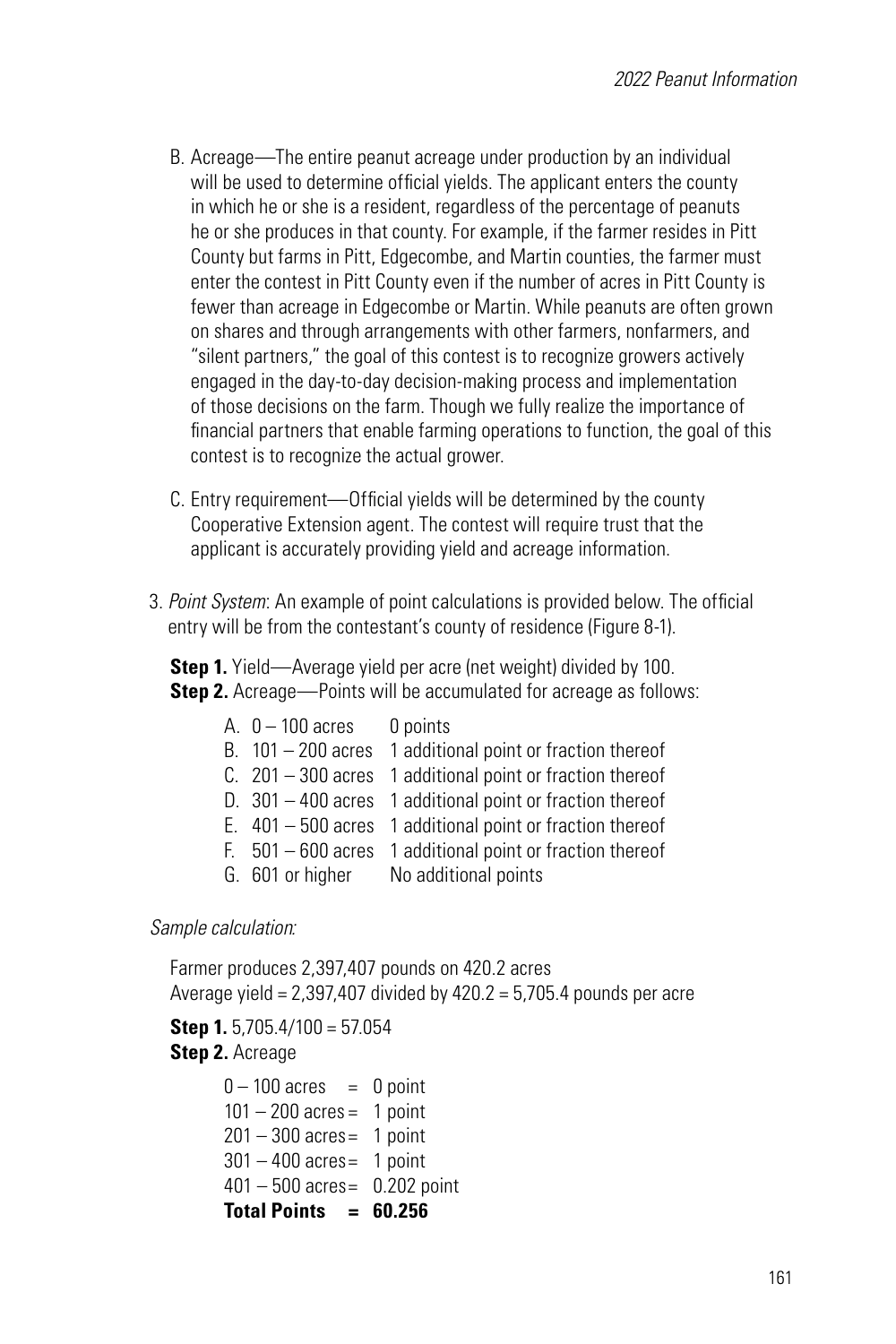## **GROWER SURVEY**

Applicants also must complete a survey of production and pest management practices (Figure 8-2). Results from surveys often are incorporated into recommendations for North Carolina peanut producers.

## **Figure 8-1. Sample Certification Form**

|                                                            |                                                                                                                                                                                                                                                                                                 | <b>CERTIFICATION OF POINTS IN PEANUT PRODUCTION CONTEST</b>                                                                                                                                                                                                             |
|------------------------------------------------------------|-------------------------------------------------------------------------------------------------------------------------------------------------------------------------------------------------------------------------------------------------------------------------------------------------|-------------------------------------------------------------------------------------------------------------------------------------------------------------------------------------------------------------------------------------------------------------------------|
|                                                            |                                                                                                                                                                                                                                                                                                 |                                                                                                                                                                                                                                                                         |
|                                                            |                                                                                                                                                                                                                                                                                                 |                                                                                                                                                                                                                                                                         |
|                                                            |                                                                                                                                                                                                                                                                                                 |                                                                                                                                                                                                                                                                         |
|                                                            | ON ALL ACRES PRODUCED BY THE APPLICANT                                                                                                                                                                                                                                                          | Official Yield (pounds per acre after drying) __________________________________                                                                                                                                                                                        |
| ACCURATE.                                                  |                                                                                                                                                                                                                                                                                                 | THE APPLICANT CERTIFIES THAT ______ POUNDS OF PEANUTS WERE<br>HARVESTED FROM __________________________ ACRES. THE UNDERSIGNED<br>PARTICIPANT GUARANTEES, IN GOOD FAITH, THAT THE PRODUCTION FOR THE<br>GIVEN CROP YIELD AND THE ACRES ON WHICH PRODUCTION OCCURRED ARE |
|                                                            | Average Yield/Acre = $\_\_$ points                                                                                                                                                                                                                                                              |                                                                                                                                                                                                                                                                         |
| Acreage                                                    |                                                                                                                                                                                                                                                                                                 |                                                                                                                                                                                                                                                                         |
| $A_{1}$<br>B.<br>C.<br>D.<br>E.<br>E.<br>G.<br>$H_{\rm c}$ | $0 - 100$ acres<br><u> 1990 - Jan Barbara III, mart</u><br>$101 - 200$ acres<br>$201 - 300$ acres<br>$301 - 400$ acres<br>the control of the control of<br>$401 - 500$ acres<br>$501 - 600$ acres<br><u>and the contract of the contract of</u><br>601 -700 acres<br>>700, no additional points | the control of the con-                                                                                                                                                                                                                                                 |
| Total                                                      | Grand total                                                                                                                                                                                                                                                                                     |                                                                                                                                                                                                                                                                         |
| Signatures                                                 |                                                                                                                                                                                                                                                                                                 |                                                                                                                                                                                                                                                                         |
|                                                            |                                                                                                                                                                                                                                                                                                 |                                                                                                                                                                                                                                                                         |
|                                                            |                                                                                                                                                                                                                                                                                                 |                                                                                                                                                                                                                                                                         |
|                                                            |                                                                                                                                                                                                                                                                                                 |                                                                                                                                                                                                                                                                         |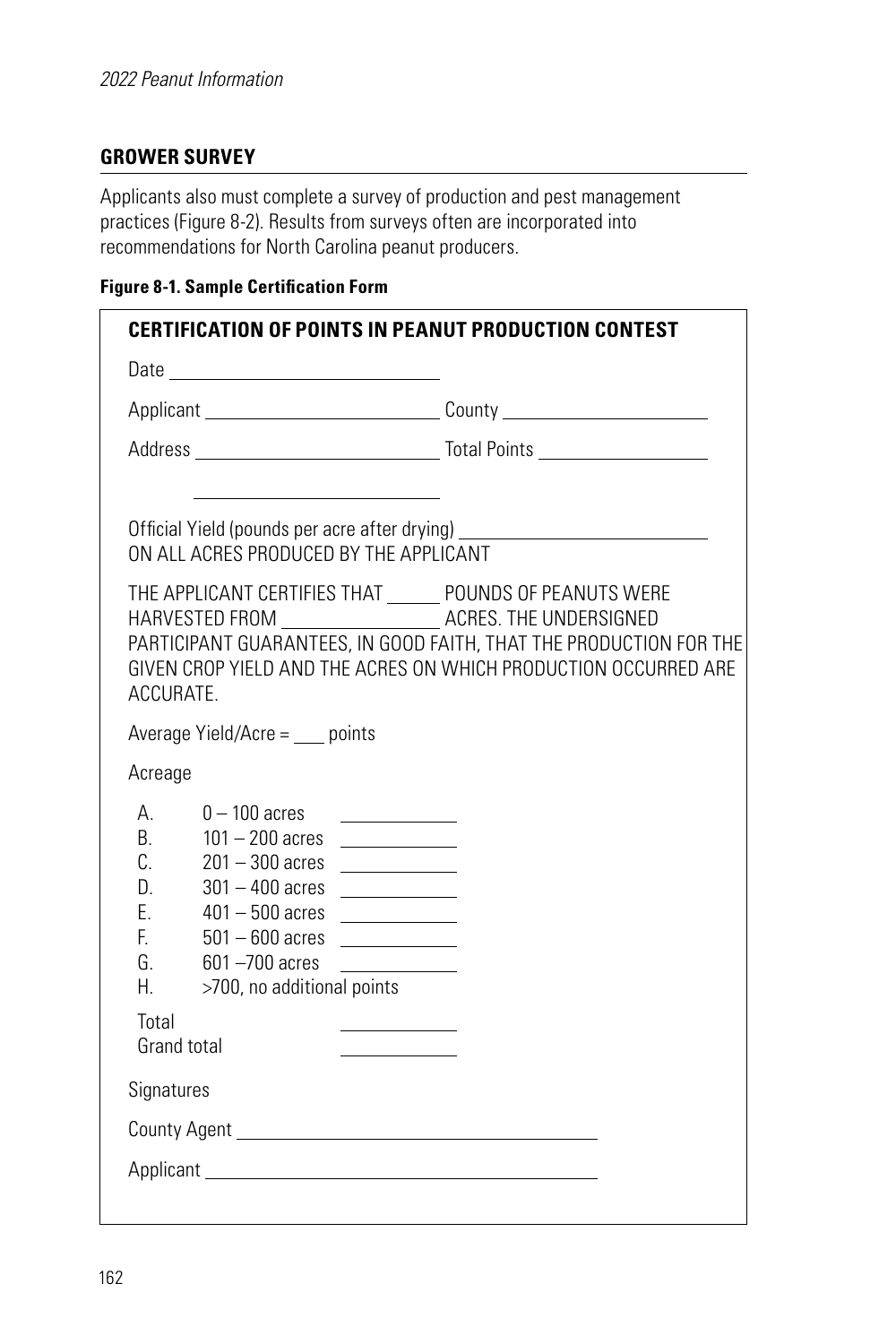|                           | Name _________________________________County ___________________________________                                                                                                                                              |
|---------------------------|-------------------------------------------------------------------------------------------------------------------------------------------------------------------------------------------------------------------------------|
|                           |                                                                                                                                                                                                                               |
|                           |                                                                                                                                                                                                                               |
|                           |                                                                                                                                                                                                                               |
|                           |                                                                                                                                                                                                                               |
|                           | 2. Seeding rate: contract the contract of the contract of the contract of the contract of the contract of the contract of the contract of the contract of the contract of the contract of the contract of the contract of the |
|                           | Please provide approximate percentage of acres for each.                                                                                                                                                                      |
|                           | 4. Varieties (please indicate approximate percentage of acres for each variety):                                                                                                                                              |
| 5. Rotation Crops:        |                                                                                                                                                                                                                               |
|                           | 2020 (if more than one, please include percentage of acres)                                                                                                                                                                   |
|                           | 2019 (if more than one, please include percentage of acres)                                                                                                                                                                   |
|                           | 2018 _______________________(if more than one, please include percentage of acres)                                                                                                                                            |
|                           | 2017_______________________(if more than one, please include percentage of acres)                                                                                                                                             |
|                           | 2016 ________________________(if more than one, please include percentage of acres)                                                                                                                                           |
|                           | 2015 ________________________(if more than one, please include percentage of acres)                                                                                                                                           |
| 6. Lime applied and rate: |                                                                                                                                                                                                                               |
|                           |                                                                                                                                                                                                                               |
|                           | 7. Fertilizer used: _______________________ (provide percentage of acres)                                                                                                                                                     |
|                           |                                                                                                                                                                                                                               |
|                           |                                                                                                                                                                                                                               |
|                           |                                                                                                                                                                                                                               |
|                           |                                                                                                                                                                                                                               |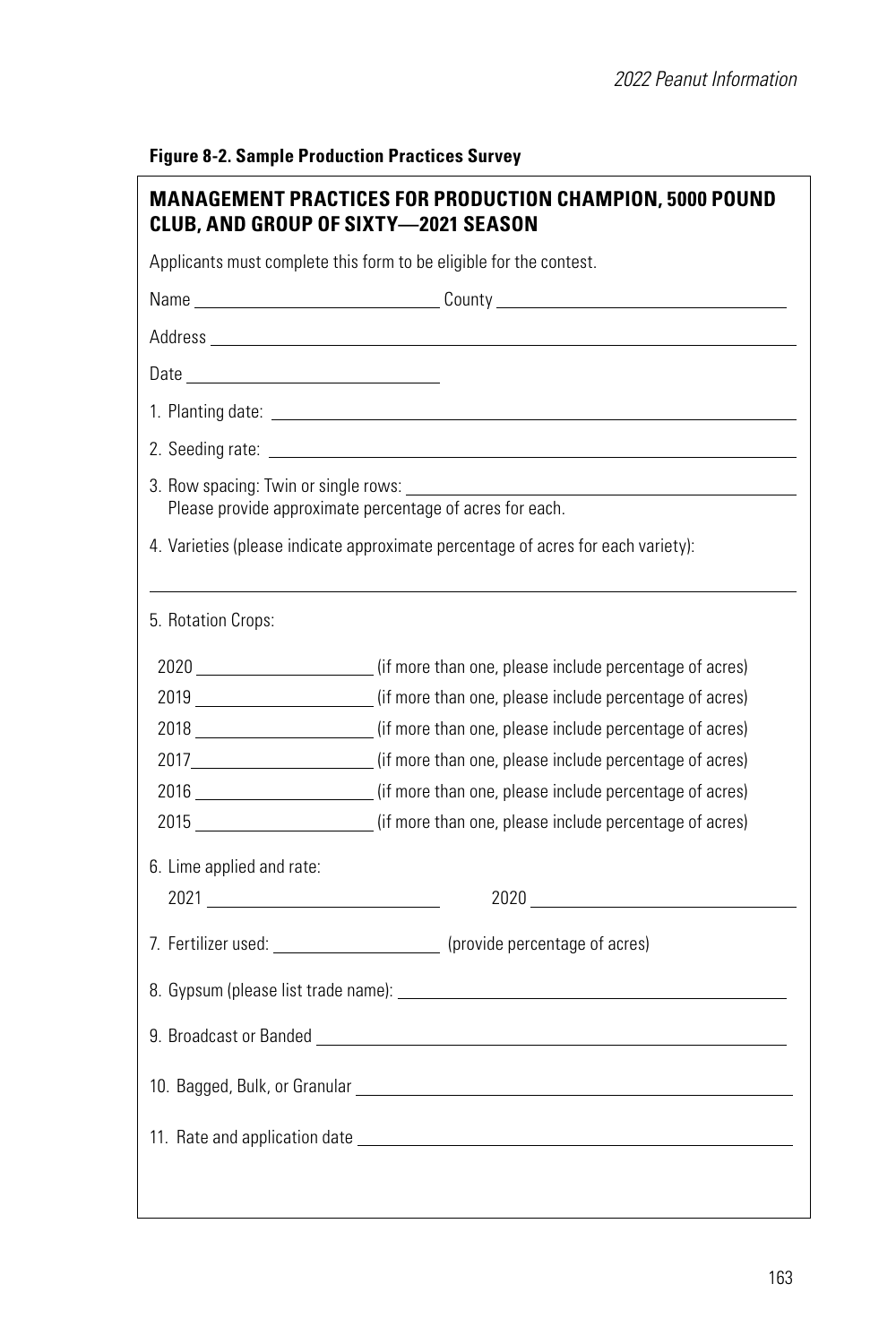| 12. Herbicides:                                                                                            |
|------------------------------------------------------------------------------------------------------------|
| Burndown<br>Preplant                                                                                       |
| Preemergence                                                                                               |
| At cracking                                                                                                |
| Postemergence                                                                                              |
| 13. Leaf spot program: (list fungicide for each timing)                                                    |
| Е.<br>А.                                                                                                   |
| F.<br>В.<br>C.<br>G.                                                                                       |
| Н.<br>D.                                                                                                   |
|                                                                                                            |
| 14. What percentage of your acreage was treated for Sclerotinia blight? (Circle the percentage.)           |
| Chemical used <b>Example 2018</b><br>0<br>20<br>40<br>60<br>80<br>100                                      |
| 15. What percentage of your acreage was fumigated for CBR? (Circle the percentage.)                        |
| 0<br>20<br>40<br>60<br>80<br>100<br>Chemical used <b>Example 2018</b>                                      |
| 16. What percentage of your acreage was treated with an in-furrow insecticide? (Circle the<br>percentage.) |
| Chemical used <b>Example 2018</b><br>0<br>20<br>40<br>60<br>80<br>100                                      |
| 17. What percentage of your acreage was treated for foliar insects? (Circle the percentage.)               |
| 20<br>40<br>0<br>60<br>80<br>100<br>Chemical used <b>Example 2018</b>                                      |
| 18. What percentage of your acreage was treated for southern corn rootworm? (Circle the<br>percentage.)    |
| Chemical used <b>Example 2018</b><br>0<br>20<br>40<br>60<br>80<br>100                                      |
| 19. What percentage of your acreage was treated for spider mites? (Circle the percentage.)                 |
| 0<br>20<br>80<br>40<br>60<br>100                                                                           |
| 20. 20. What percentage of your acreage was irrigated? (Circle the percentage.)                            |
| 0<br>20<br>40<br>60<br>80<br>100                                                                           |
| 21. Did you apply boron? ______________ How much and what brand? ________________                          |
| 22. Did you apply manganese? ________How much and what brand? __________________                           |
| 23. Did you inoculate? _____________What product and what percentage of acres?                             |
|                                                                                                            |